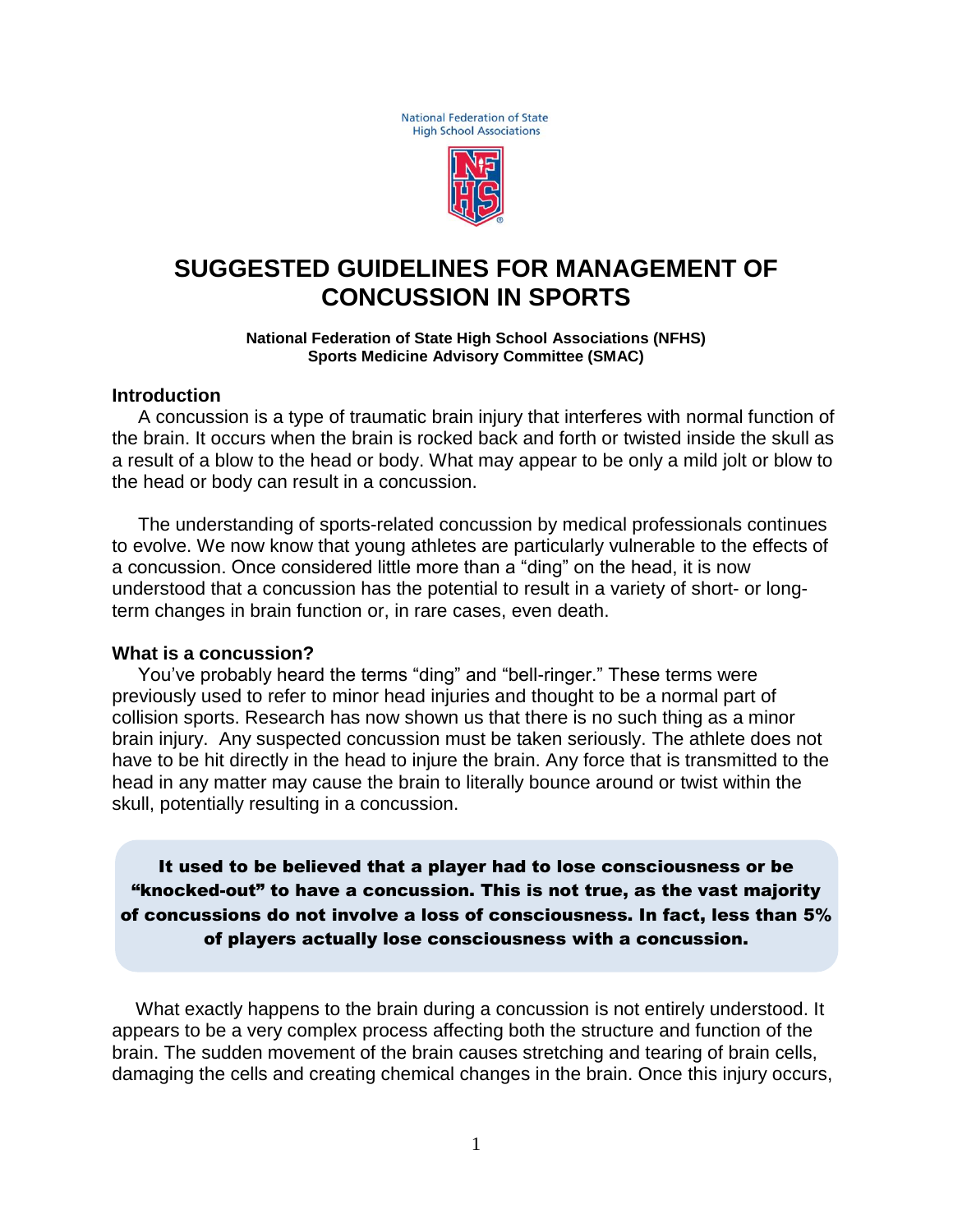the brain is vulnerable to further injury and very sensitive to any increased stress until it fully recovers.

 Common sports injuries such as torn ligaments and broken bones are structural injuries that can be detected during an examination, or seen on x-rays or MRI. A concussion, however, is primarily an injury that interferes with how the brain works. While there is damage to brain cells, the damage is at a microscopic level and cannot be seen on MRI or CT scans. Therefore, the brain looks normal on these tests, even though it has been seriously injured.

#### **Recognition and Management**

 If an athlete exhibits any signs, symptoms, or behaviors that make you suspicious that he or she may have had a concussion, that athlete must be removed from all physical activity, including sports and recreation. Continuing to participate in physical activity after a concussion can lead to worsening concussion symptoms, increased risk for further injury, and even death.

 Parents and coaches are not expected to be able to "diagnose" a concussion. That is the role of an appropriate health-care professional. However, everyone involved in athletics must be aware of the signs, symptoms and behaviors associated with a concussion. If you suspect that an athlete may have a concussion, then he or she must be immediately removed from all physical activity.

# Signs Observed by Coaching Staff

- Appears dazed or stunned
- Is confused about assignment or position
- Forgets an instruction
- Is unsure of game, score or opponent
- Moves clumsily
- Answers questions slowly
- Loses consciousness (even briefly)
- Shows mood, behavior or personality changes
- Can't recall events prior to hit or fall
- Can't recall events after hit or fall

# Symptoms Reported by Athlete

- Headaches or "pressure" in head
- Nausea or vomiting
- Balance problems or dizziness
- Double or blurry vision
- Sensitivity to light
- Sensitivity to noise
- Feeling sluggish, hazy, foggy or groggy
- Concentration or memory problems
- Confusion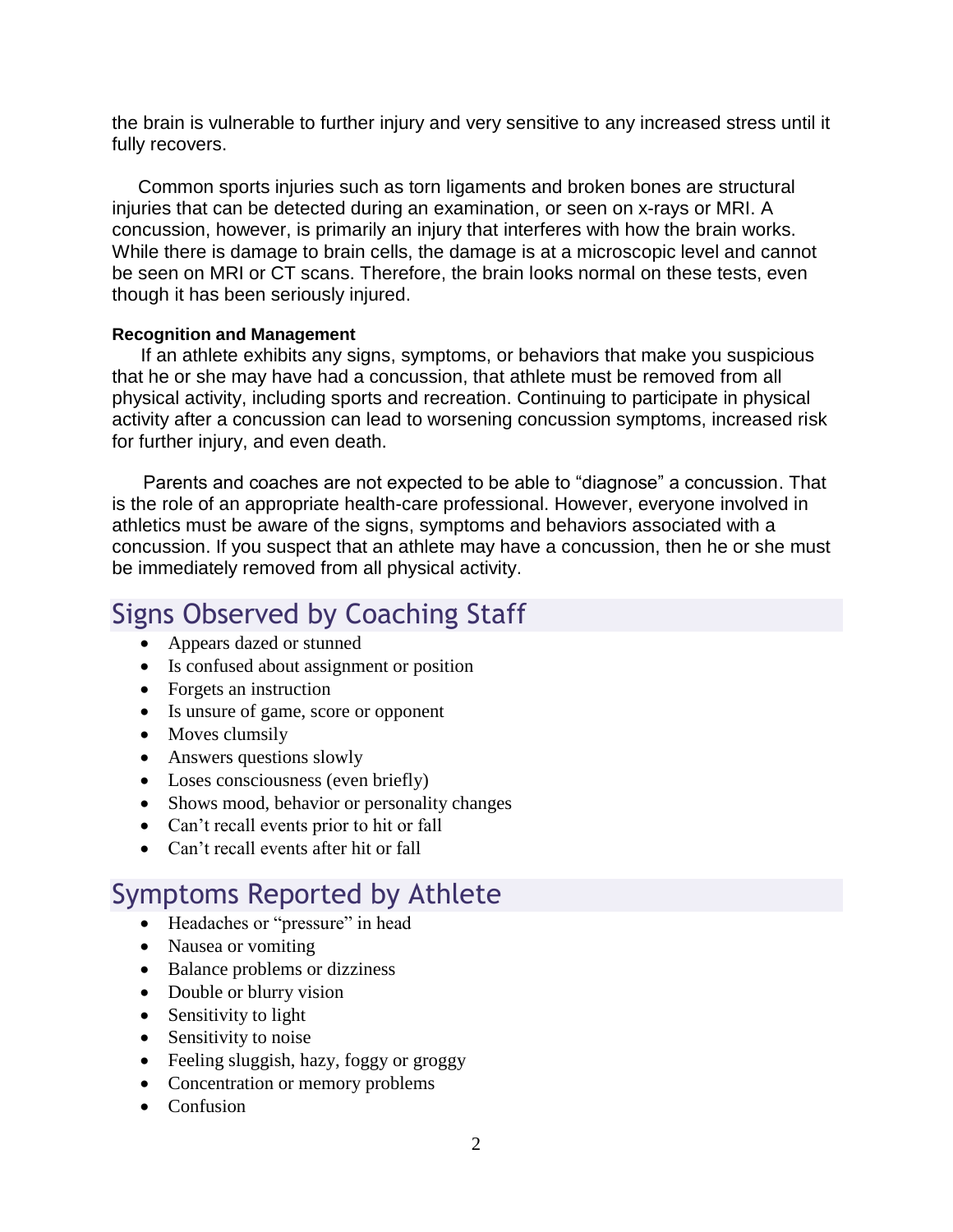• Does not "feel right" or is "feeling down"

### When in doubt, sit them out!

When you suspect that a player has a concussion, follow the "Heads Up" 4-step Action Plan.

- 1. Remove the athlete from play.
- 2. Ensure that the athlete is evaluated by an appropriate health-care professional.
- 3. Inform the athlete's parents or guardians about the possible concussion and give them information on concussion.
- 4. Keep the athlete out of play the day of the injury and until an appropriate healthcare professional says he or she is symptom-free and gives the okay to return to activity.

 The signs, symptoms, and behaviors associated with a concussion are not always apparent immediately after a bump, blow, or jolt to the head or body and may develop over a few hours or longer. An athlete should be closely watched following a suspected concussion and should never be left alone.

 Athletes must know that they should never try to "tough out" a suspected concussion. Teammates, parents and coaches should never encourage an athlete to "play through" the symptoms of a concussion. In addition, there should never be an attribution of bravery to athletes who do play despite having concussion signs and/or symptoms. The risks of such behavior must be emphasized to all members of the team, as well as coaches and parents.

 If an athlete returns to activity before being fully healed from an initial concussion, the athlete is at greater risk for a repeat concussion. A repeat concussion that occurs before the brain has a chance to recover from the first can slow recovery or increase the chance for long-term problems. In rare cases, a repeat concussion can result in severe swelling and bleeding in the brain that can be fatal.

### **What to do in an Emergency**

Although rare, there are some situations where you will need to call 911 and activate the Emergency Medical System (EMS). The following circumstances are medical emergencies:

- 1. Any time an athlete has a loss of consciousness of any duration. While loss of consciousness is not required for a concussion to occur, it may indicate more serious brain injury.
- 2. If an athlete exhibits any of the following:
	- decreasing level of consciousness,
	- looks very drowsy or cannot be awakened,
	- if there is difficulty getting his or her attention,
	- irregularity in breathing,
	- severe or worsening headaches,
	- persistent vomiting, or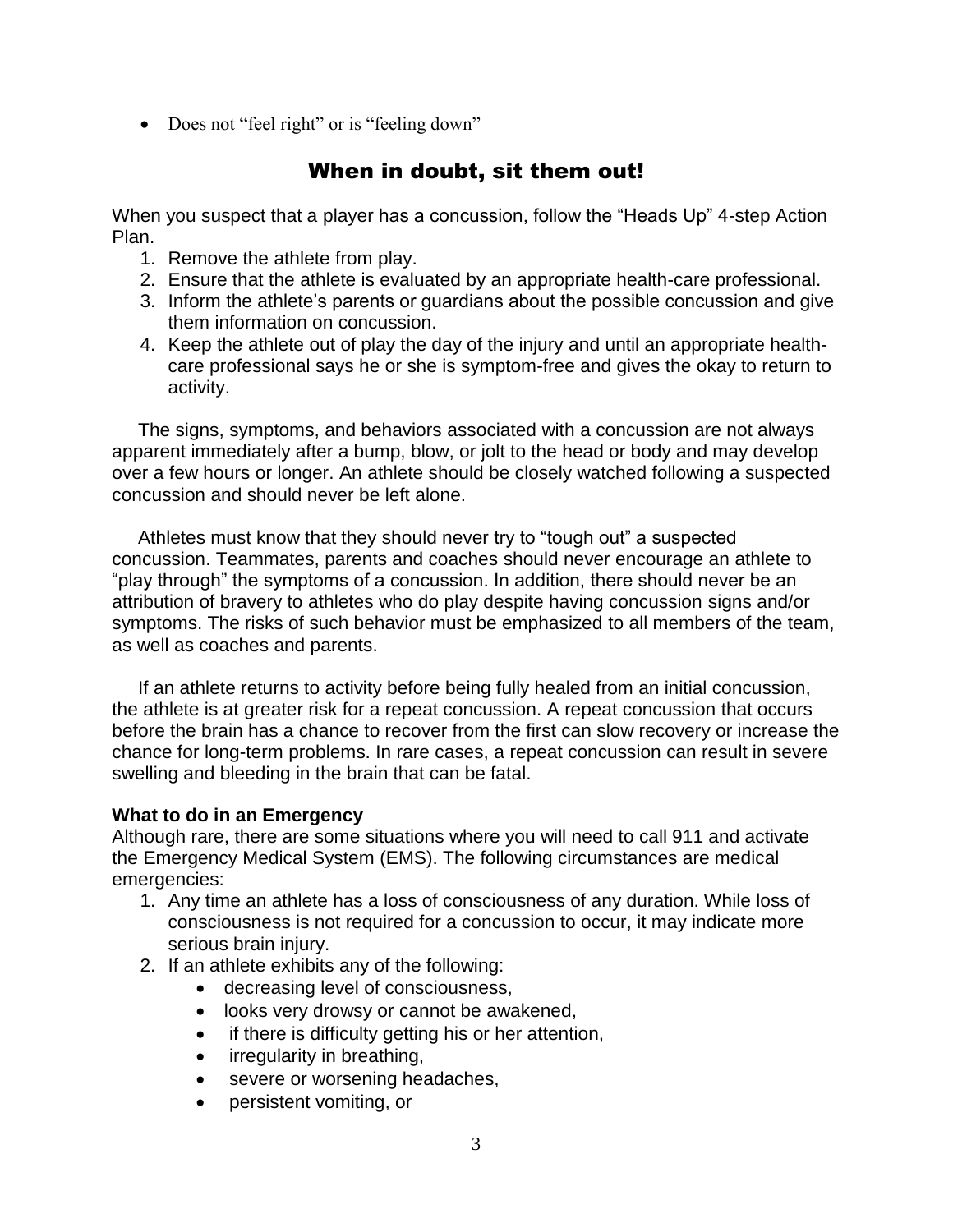• any seizures.

#### **Cognitive Rest**

 A concussion can interfere with school, work, sleep and social interactions. Many athletes who have a concussion will have difficulty in school with short- and long-term memory, concentration and organization. These problems typically last no longer than 2 -3 weeks, but for some these difficulties may last for months. It is best to lessen the student's class load early on after the injury. Most students with concussion recover fully. However, returning to sports and other regular activities too quickly can prolong the recovery.

 The first step in recovering from a concussion is rest. Rest is essential to help the brain heal. Students with a concussion need rest from physical and mental activities that require concentration and attention as these activities may worsen symptoms and delay recovery. Exposure to loud noises, bright lights, computers, video games, television and phones (including texting) all may worsen the symptoms of concussion. As the symptoms lessen, increased use of computers, phone, video games, etc., may be allowed, as well as a gradual progression back to full academic work.

#### **Return to Learn**

 Following a concussion, many athletes will have difficulty in school. These problems may last from days to months and often involve difficulties with short- and long-term memory, concentration, and organization. In many cases, it is best to lessen the student's class load early on after the injury. This may include staying home from school for a few days, followed by a lightened schedule for a few days, or longer, if necessary. Decreasing the stress on the brain early on after a concussion may lessen symptoms and shorten the recovery time.

#### **Return to Play**

After suffering a concussion, **no athlete should return to play or practice on that same day**. In the past, athletes were allowed to return to play if their symptoms resolved within 15 minutes of the injury. Studies have shown us that the young brain does not recover quickly enough for an athlete to return to activity in such a short time.

An athlete should never be allowed to resume physical activity following a concussion until he or she is symptom free and given the approval to resume physical activity by an appropriate health-care professional.

Once an athlete no longer has signs, symptoms, or behaviors of a concussion **and is cleared to return to activity by an appropriate health-care professional**, he or she should proceed in a step-wise fashion to allow the brain to re-adjust to exercise. In most cases, the athlete will progress one step each day. The return to activity program schedule **may** proceed as below, **following medical clearance**: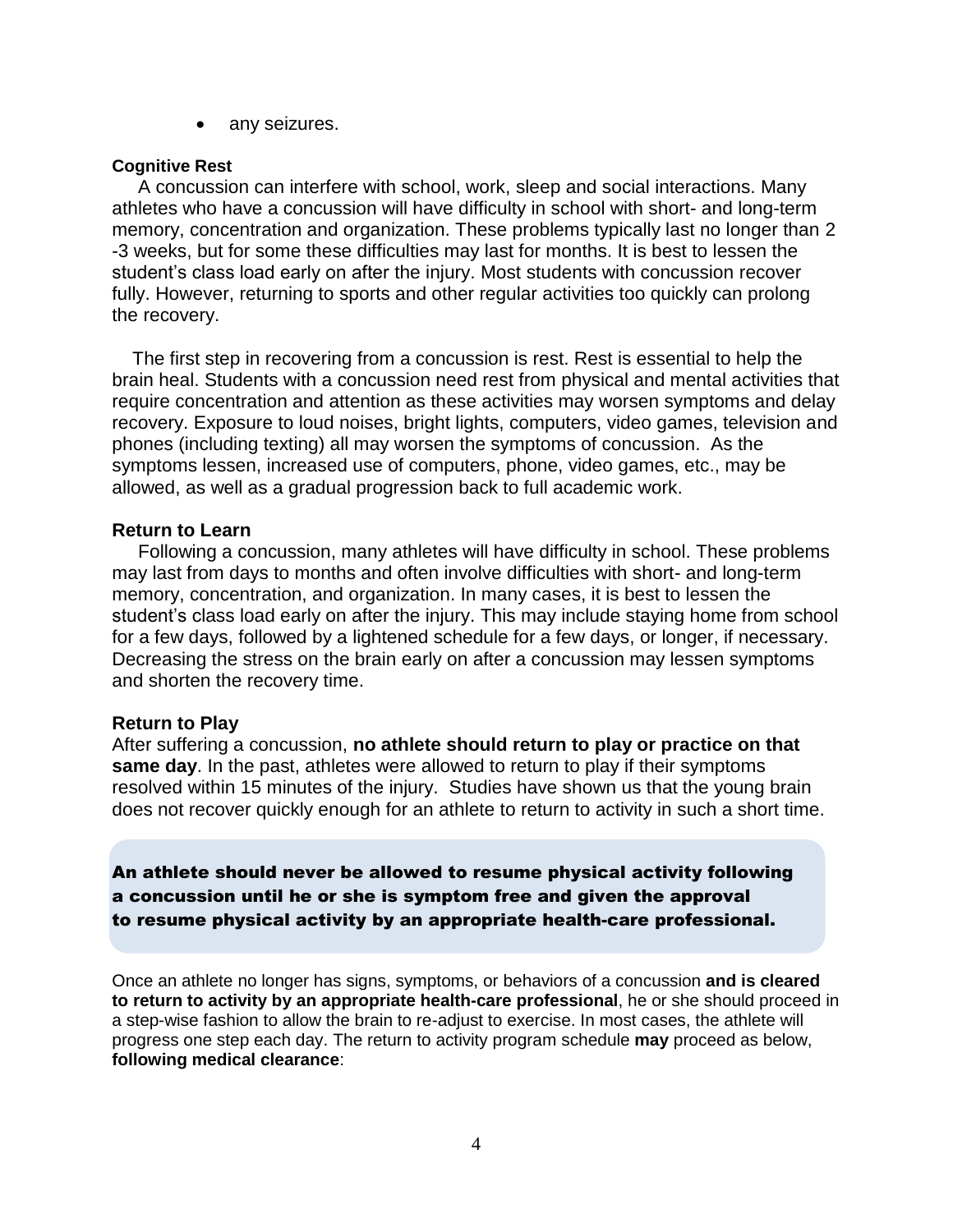#### *Progressive Physical Activity Program (ideally under supervision)*

- *Step 1*: Light aerobic exercise- 5 to 10 minutes on an exercise bike or light jog; no weight lifting, resistance training, or any other exercises.
- *Step 2*: Moderate aerobic exercise- 15 to 20 minutes of running at moderate intensity in the gym or on the field without a helmet or other equipment.
- *Step 3*: Non-contact training drills in full uniform. May begin weight lifting, resistance training and other exercises.
- *Step 4*: Full contact practice or training.
- *Step 5*: Full game play.

If symptoms of a concussion reoccur, or if concussion signs and/or behaviors are observed at any time during the return-to-activity program, the athlete must discontinue all activity and be re-evaluated by his or her health-care provider.

#### **Suggested Concussion Management**

- **1. No athlete should return to play (RTP) or practice on the same day of a concussion.**
- **2. Any athlete suspected of having a concussion should be evaluated by an appropriate health-care professional that day.**
- **3. Any athlete with a concussion should be medically cleared by an appropriate health-care professional prior to resuming participation in any practice or competition.**
- **4. After medical clearance, RTP should follow a step-wise protocol with provisions for delayed RTP based upon return of any signs or symptoms.**

### **References:**

[American Medical Society for Sports Medicine position statement: concussion in sport.](http://www.ncbi.nlm.nih.gov/pubmed/23269325) Harmon KG, Drezner J, Gammons M, Guskiewicz K, Halstead M, Herring S, Kutcher J, Pana A, Putukian M, Roberts W; American Medical Society for Sports Medicine. Clin J Sport Med. 2013 Jan;23(1):1-18.

McCrory P, Meeuwisse WH, Aubry M, et al. Consensus statement on concussion in sport: the 4th International Conference on Concussion in Sport held in Zurich, November 2012 J Athl Train. 2013 Jul-Aug;48(4):554-75.

Returning to Learning Following a Concussion. Halstead M, McAvoy K, Devore C, Carl R, Lee M, Logan K and Council on Sports Medicine and Fitness, and Council on School Health. *Pediatrics,* October 2013. American Academy of Pediatrics.